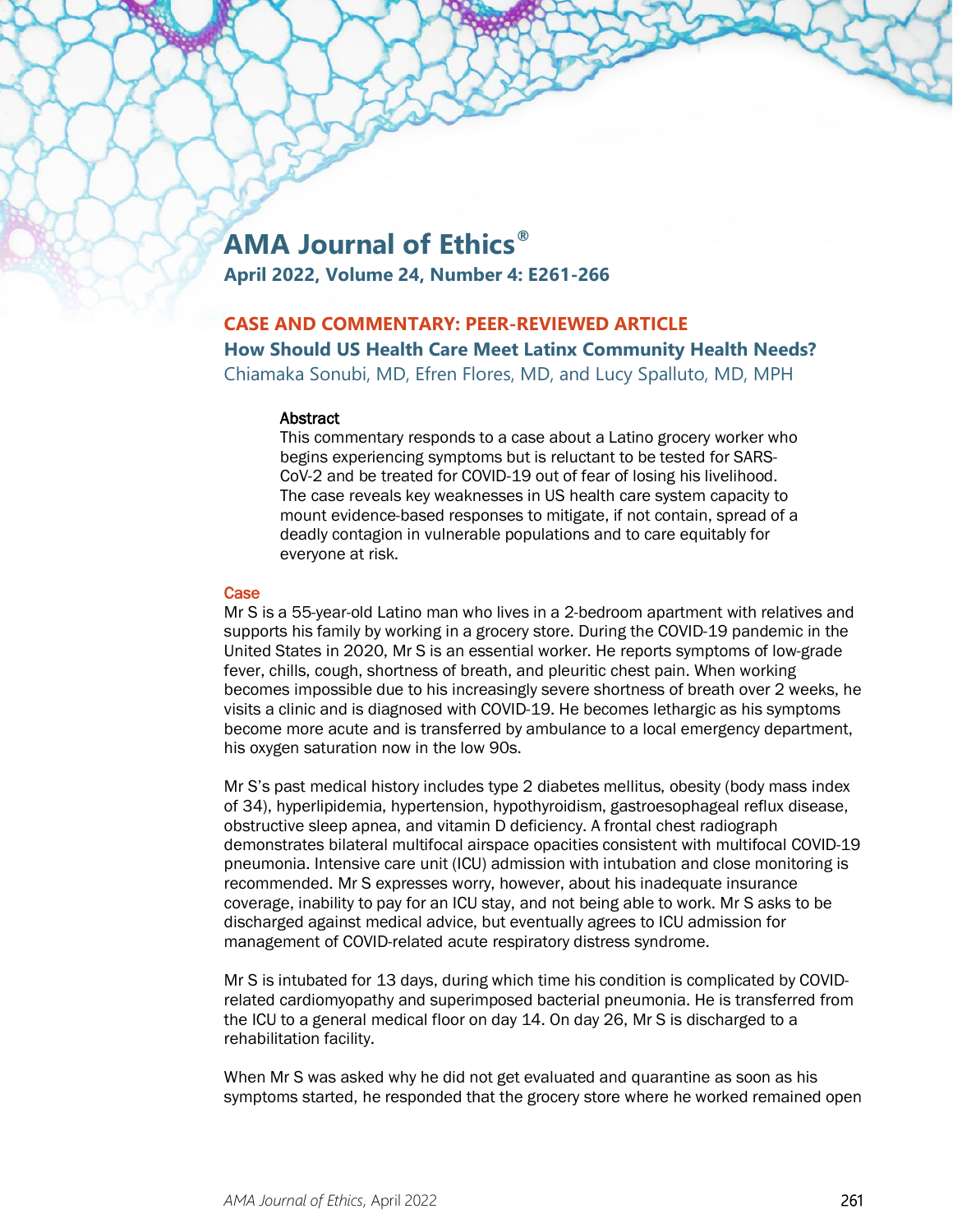during the COVID-19 pandemic because grocery stores were considered "essential" by the state and that he had no option for remote work. Mr S's employer did not offer flexible medical leave, and Mr S was concerned that his insurance would not adequately cover the medical costs for an emergency room visit and potential hospitalization at an out-of-network hospital. These concerns were exacerbated by his lack of financial reserve to pay monthly bills and support his family. Mr S concealed his symptoms to keep working and to avoid medical debt.

#### **Commentary**

Societal privilege, or lack thereof, has affected the ability of Latinx individuals to protect themselves from COVID-19 transmission and financially support their families during a global pandemic. Societal privilege results when particular groups benefit and prosper because of the advantages, entitlements, and dominance conferred on them by society.1 Domains of privilege include gender, race, sexual orientation, socioeconomic status, and religious affiliation. Latinx individuals' lack of societal privilege has increased the vulnerability of the Latinx community and has resulted in extreme health inequities during the COVID-19 pandemic. As discussed here, layers of vulnerability in the Latinx community include overrepresentation in low-wage work, education gaps and language barriers, financial constraints, social factors and living conditions, and disparate coexisting medical conditions. Current weaknesses in the US health care system (eg, lack of trust, limited health outcomes research in underrepresented populations, and outdated policies that drive inequity) exacerbate these vulnerabilities.

#### Layers of Vulnerability in Latinx Communities

*Types of employment*. In response to the COVID-19 pandemic, many states temporarily suspended business to slow viral transmission. While many people were able to work remotely, many like Mr S were deemed essential by states and required to continue working to provide services outside their homes, which helped social functioning but inequitably increased their exposure to SARS-CoV-2. Although social distancing and selfisolation recommendations were supported by the Centers for Disease Control and Prevention (CDC),<sup>2</sup> paid sick leave and working remotely were not options for many workers.3

Vulnerable populations, including Latinx communities, are overrepresented in this lowwage public-facing workforce (eg, transportation, food, and agriculture) and are more likely to be exposed to the virus.4 Historically, non-White populations have been driven into low-wage employment with little flexibility in work hours and little or no paid time off. Specifically, prior to the pandemic, only 16.2% of Latinx workers held jobs that would allow for remote work compared to 31.4% of non-Latinx workers.5

*Education and language barriers*. Latinx individuals are half as likely to hold a college degree as non-Latinx White adults.6 This widening educational divide contributes to the aforementioned overrepresentation of Latinx individuals in low-wage jobs with little flexibility. The educational gap is further exacerbated by the scarcity of policies and programs to support the advancement and financial stability of low-wage workers, as demonstrated by the weak enforcement of antidiscrimination laws and the dearth of organizational initiatives to improve worker skills and promote good jobs through economic and workforce development.7 Furthermore, 28.4% of Latinx individuals are not fluent in English, and 71% of Latinx individuals speak a language other than English at home.<sup>8</sup> Thi[s lack of full fluency in English](https://journalofethics.ama-assn.org/article/advancing-health-equity-avoiding-judgmentalism-and-contextualizing-care/2021-02) can decrease access to health care, impair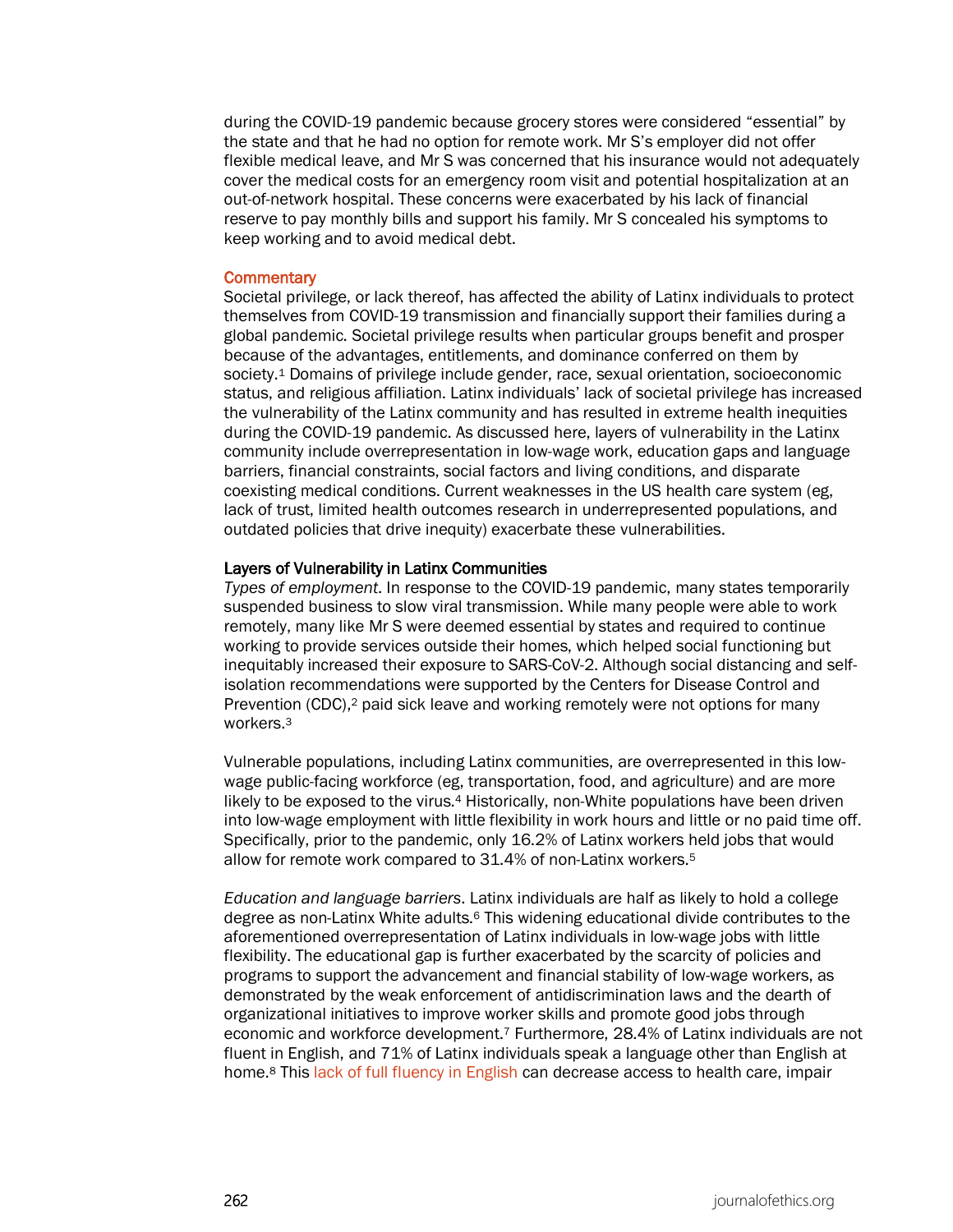delivery of high-quality care, increase length of inpatient stays, and result in worse health outcomes.9

*Financial constraints*. Mr S's financial circumstances mirror those of the majority of Latinx adults in the United States. Many Latinx families are under marked financial pressures, with the poverty rate for Latinx individuals being nearly double that for non-Latinx Whites (19.4% vs 9.6%, respectively).5 Approximately 70% of Latinx adults in the United States do not have emergency funds to cover 3 months of expenses.10 Added financial strains of the pandemic have forced many to choose between continuing to work while infected or staying home without income.

Mr S's avoidance of medical care due to his lack of insurance and fear of mounting medical cost is not uncommon. Many Latinx individuals cannot afford health insurance, and those who can are often underinsured and forced to pay out-of-pocket expenses that are unaffordable and continue to increase over time.11 Latinx individuals have the lowest rates of health insurance of all racial or ethnic groups in the United States except American Indians/Alaska Natives.11 In 2018, 26.7% of Latinx adults ages 18 to 64 were uninsured, compared to only 9.0% of non-Latinx Whites.12 In 2019, approximately 21% of Latinx adults ages 18 and older in the United States went without care due to costs.<sup>13</sup>

*Social factors and living conditions*. Like Mr S, many Latinx families live in multigenerational homes that make it difficult to isolate and social distance in the event of a positive COVID-19 test.14 These more crowded living conditions for the Latinx community might also increase vulnerability to the virus, making even a decision to stay home risky. Furthermore, Latinx individuals are overrepresented in congregate settings, such as prisons,<sup>15</sup> which can further increase risk exposure and limit one's ability to keep distant, per CDC recommendations.16

*Coexisting medical conditions*. Like Mr S, many Latinx individuals may be more susceptible to severe cases of COVID-19 because of coexisting medical conditions. Specifically, Latinx individuals diagnosed with COVID-19 have higher rates of hospitalization and ICU admission than White individuals, regardless of whether they had coexisting medical conditions such as hypertension, cardiovascular disease, kidney disease, or diabetes.17 The layers of vulnerability in the Latinx community, including presence of coexisting medical conditions, result in higher COVID-19 morbidity and mortality in the Latinx community. Specifically, in November 2021, the rates of COVID-19 mortality, hospitalizations, and cases in Latinx individuals were 2.1 times, 2.5 times, and 1.6 times higher, respectively, than those of non-Latinx Whites.18

#### Reorganizing US Health Care

While the US health care system cannot undo what has been done, the system must begin to address the complex combination of economic, physical, and social forces undermining the health of Latinx communities in the midst of this public health crisis. The case of Mr S serves to highlight the disproportionate impact that these combined factors can have on one's decision to pursue, avoid, or delay health care.

This inequity prompts us to wonder, *How should the US health care system be restructured to meet the needs of the Latinx community during and after the COVID-19 pandemic?* To begin, the US health care system must urgently acknowledge its current inability to provide high-quality care for vulnerable populations. It must recognize that the health care crises faced by individuals such as Mr S are not isolated incidents.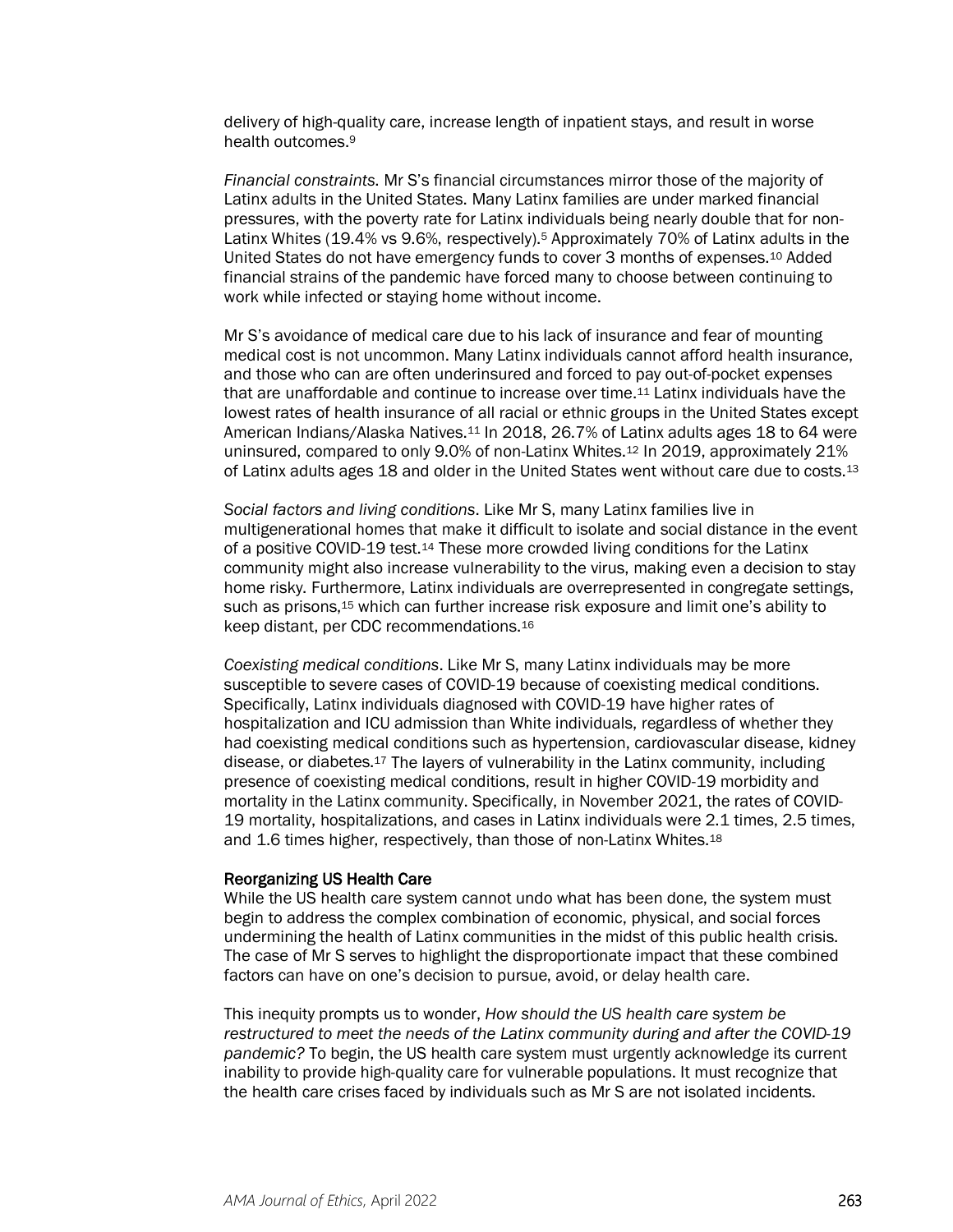Rather, these all-too-common events in combination represent a pervasive threat to the overall health of the nation. A pandemic cannot be controlled if certain portions of the population are made, and then left, vulnerable to illness.

Practical initial steps for the US health care system to take to achieve more equitable care for vulnerable populations include building trust with vulnerable populations, improving data collection on health outcomes in underrepresented populations, increasing research funding for studies dedicated to improving equitable care, and driving policy change to make health care affordable and accessible for everyone.5,19 Such policy changes might include offering public options for health insurance, expanding Medicaid coverage in all states, lowering consumer costs for medical care, providing nonemergency transportation for medical care, and having [community health](https://journalofethics.ama-assn.org/article/why-community-health-workers-role-latinx-communities-are-essential/2022-04)  [workers](https://journalofethics.ama-assn.org/article/why-community-health-workers-role-latinx-communities-are-essential/2022-04) or navigators available.20

One challenge in reorganizing US health care lies in implementing the monumental changes necessary to make lasting impact. Lasting impact can only be made when both the US health care system and society dismantle the existing system of social privilege, combat centuries of structural racism, and overcome cultural and socioeconomic inequities in access to health care.5

# **Conclusion**

COVID-19 has laid bare health inequity in Latinx communities that is closely linked with lack of social privilege, low-paid public-facing employment, substandard housing, lower level of education, language barriers, and financial constraints. To address health inequity, US health care must acknowledge its weaknesses and welcome the challenge of redesigning health care delivery from the top down through the lens of health equity. Changing existing systems of social privilege, structural racism, and socioeconomic inequity are critical to health care reform success.

# **References**

- 1. Black LL, Stone D. Expanding the definition of privilege: the concept of social privilege. *J Multicult Couns Devel*. 2005;33(4):243-255.
- 2. How to protect yourself and others. Centers for Disease Control and Prevention. Accessed November 5, 2021. https://www.cdc.gov/coronavirus/2019 ncov/prevent-getting-sick/prevention.html
- 3. Schneider D, Harknett K. Essential and vulnerable: service sector workers and paid sick leave. Shift Project; 2020. Accessed February 17, 2022. [https://shift.hks.harvard.edu/files/2020/04/Essential\\_and\\_Vulnerable\\_Service](https://shift.hks.harvard.edu/files/2020/04/Essential_and_Vulnerable_Service_Sector_Workers_and_Paid_Sick_Leave.pdf) Sector Workers and Paid Sick Leave.pdf
- 4. Roberts JD, Dickinson KL, Koebele E, et al. Clinicians, cooks, and cashiers: examining health equity and the COVID-19 risks to essential workers. *Toxicol Ind Health*. 2020;36(9):689-702.
- 5. Macias Gil R, Marcelin JR, Zuniga-Blanco B, Marquez C, Mathew T, Piggott DA. COVID-19 pandemic: disparate health impact on the Hispanic/Latinx population in the United States. *J Infect Dis*. 2020;222(10):1592-1595.
- 6. Ed Trust research shows need for policymakers to address racial gaps in degree attainment. News release. Education Trust; June 14, 2018. Accessed April 8, 2021. [https://edtrust.org/press-release/ed-trust-research-shows-need](https://edtrust.org/press-release/ed-trust-research-shows-need-policymakers-address-racial-gaps-degree-attainment/)[policymakers-address-racial-gaps-degree-attainment/](https://edtrust.org/press-release/ed-trust-research-shows-need-policymakers-address-racial-gaps-degree-attainment/)
- 7. Hanks A, Solomon D, Weller CE. Systematic inequality: how America's structural racism helped create the Black-White wealth gap. Center for American Progress.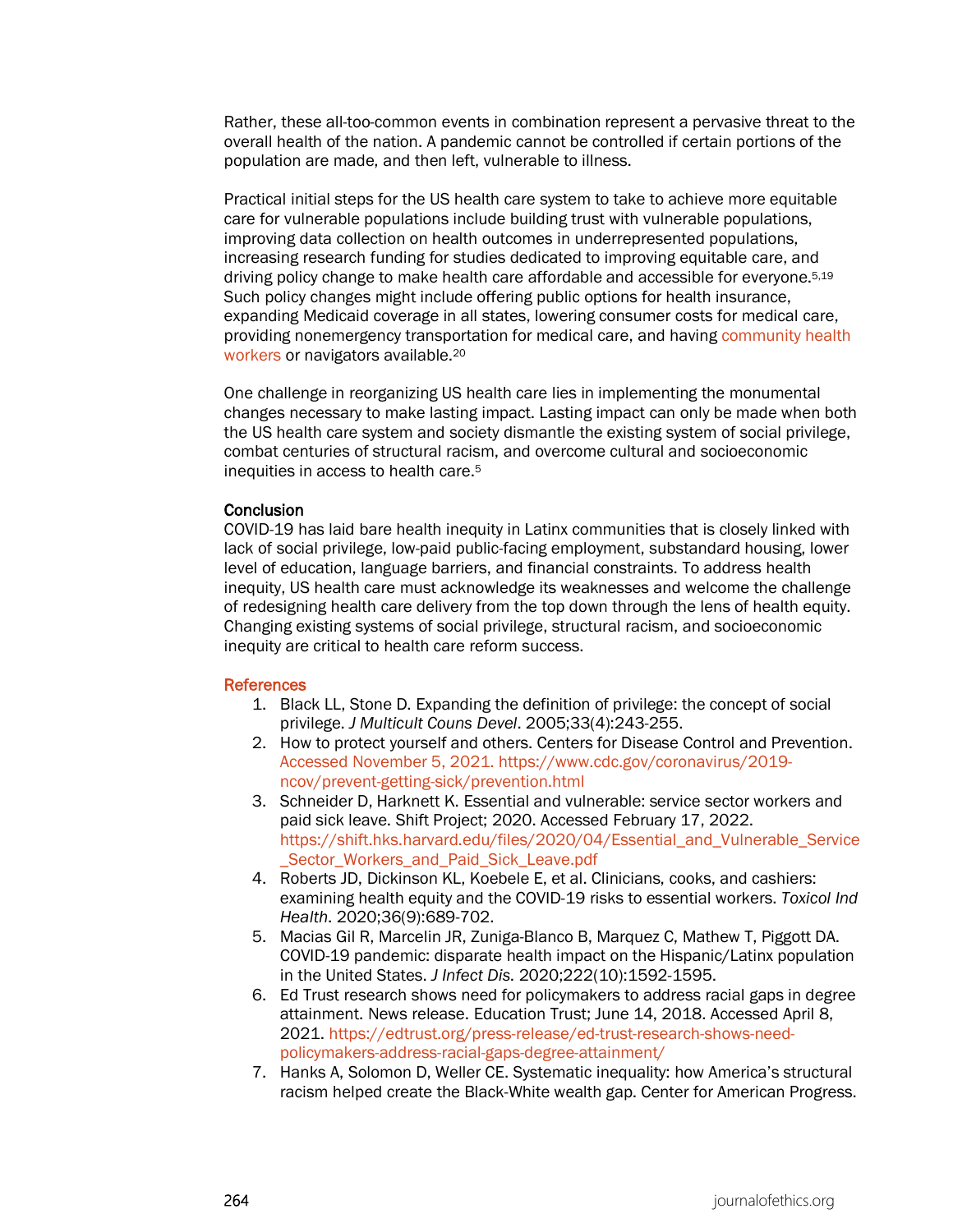February 21, 2018. Accessed November 5, 2021. <https://www.americanprogress.org/article/systematic-inequality/>

- 8. Profile: Hispanic/Latino Americans. Office of Minority Health, US Department of Health and Human Services. Accessed September 15, 2021. <https://minorityhealth.hhs.gov/omh/browse.aspx?lvl=3&lvlid=64>
- 9. *Quick Safety* 13: overcoming the challenges of providing care to limited English proficient patients. Joint Commission. May 28, 2015. Accessed September 15, 2020. [https://www.jointcommission.org/resources/news-and](https://www.jointcommission.org/resources/news-and-multimedia/newsletters/newsletters/quick-safety/quick-safety--issue-13-overcoming-the-challenges-of-providing-care-to-lep-patients/)[multimedia/newsletters/newsletters/quick-safety/quick-safety--issue-13](https://www.jointcommission.org/resources/news-and-multimedia/newsletters/newsletters/quick-safety/quick-safety--issue-13-overcoming-the-challenges-of-providing-care-to-lep-patients/) [overcoming-the-challenges-of-providing-care-to-lep-patients/](https://www.jointcommission.org/resources/news-and-multimedia/newsletters/newsletters/quick-safety/quick-safety--issue-13-overcoming-the-challenges-of-providing-care-to-lep-patients/)
- 10. Lopez MH, Rainie L, Budiman A. Financial and health impacts of COVID-19 vary widely by race and ethnicity. *Fact Tank*. May 5, 2020. Accessed September 15, 2021. [https://www.pewresearch.org/fact-tank/2020/05/05/financial-and](https://www.pewresearch.org/fact-tank/2020/05/05/financial-and-health-impacts-of-covid-19-vary-widely-by-race-and-ethnicity/)[health-impacts-of-covid-19-vary-widely-by-race-and-ethnicity/](https://www.pewresearch.org/fact-tank/2020/05/05/financial-and-health-impacts-of-covid-19-vary-widely-by-race-and-ethnicity/)
- 11. Artiga S, Hill L, Orgera K, Damico A. Health coverage by race and ethnicity, 2010- 2019. Kaiser Family Foundation. July 16, 2021. Accessed November 5, 2021. [https://www.kff.org/racial-equity-and-health-policy/issue-brief/health-coverage](https://www.kff.org/racial-equity-and-health-policy/issue-brief/health-coverage-by-race-and-ethnicity/)[by-race-and-ethnicity/](https://www.kff.org/racial-equity-and-health-policy/issue-brief/health-coverage-by-race-and-ethnicity/)
- 12. Agency for Healthcare Research and Quality. *2018 National Healthcare Quality and Disparities Report*. US Department of Health and Human Services; 2019. AHRQ publication 19-0070-EF. Accessed September 15, 2021. [https://www.ahrq.gov/sites/default/files/wysiwyg/research/findings/nhqrdr/20](https://www.ahrq.gov/sites/default/files/wysiwyg/research/findings/nhqrdr/2018qdr.pdf) [18qdr.pdf](https://www.ahrq.gov/sites/default/files/wysiwyg/research/findings/nhqrdr/2018qdr.pdf)
- 13. Adults who went without care because of cost. Commonwealth Fund Health System Data Center. Accessed February 19, 2021. [https://datacenter.commonwealthfund.org/topics/adults-who-went-without](https://datacenter.commonwealthfund.org/topics/adults-who-went-without-care-because-cost)[care-because-cost](https://datacenter.commonwealthfund.org/topics/adults-who-went-without-care-because-cost)
- 14. The challenges of shelter-in-place for Black and Latinx Communities. *State of Public Health*. March 27, 2020. Accessed September 15, 2021. [https://stateofpublichealth.com/environmental-health/the-challenges-of](https://stateofpublichealth.com/environmental-health/the-challenges-of-shelter-in-place-for-black-and-latinx-communities/)[shelter-in-place-for-black-and-latinx-communities/](https://stateofpublichealth.com/environmental-health/the-challenges-of-shelter-in-place-for-black-and-latinx-communities/)
- 15. Sakala L. Breaking down mass incarceration in the 2010 census: state-by-state incarceration rates by race/ethnicity. Prison Policy Initiative. May 28, 2014. Accessed November 5, 2021.<https://www.prisonpolicy.org/reports/rates.html>
- 16. Rabin RC. In Massachusetts, inmates will be among first to get vaccines. *New York Times*. December 18, 2020. Accessed February 17, 2020. [https://www.nytimes.com/2020/12/18/health/coronavirus-vaccine-prisons](https://www.nytimes.com/2020/12/18/health/coronavirus-vaccine-prisons-massachusetts.html)[massachusetts.html](https://www.nytimes.com/2020/12/18/health/coronavirus-vaccine-prisons-massachusetts.html)
- 17. Izzy S, Tahir Z, Cote DJ, et al. Characteristics and outcomes of Latinx patients with COVID-19 in comparison with other ethnic and racial groups. *Open Forum Infect Dis.* 2020;7(10):ofaa401.
- 18. Risk for COVID-19 infection, hospitalization, and death by race/ethnicity. Centers for Disease Control and Prevention. Accessed September 15, 2021. [https://www.cdc.gov/coronavirus/2019-ncov/covid-data/investigations](https://www.cdc.gov/coronavirus/2019-ncov/covid-data/investigations-discovery/hospitalization-death-by-race-ethnicity.html)[discovery/hospitalization-death-by-race-ethnicity.html](https://www.cdc.gov/coronavirus/2019-ncov/covid-data/investigations-discovery/hospitalization-death-by-race-ethnicity.html)
- 19. Metzl JM, Maybank A, De Maio F. Responding to the COVID-19 pandemic: the need for a structurally competent health care system. *JAMA*. 2020;324(3):231- 232.
- 20. Rapfogel N, Calsyn M. Public options will improve health equity across the country. Center for American Progress. May 5, 2021. Accessed November 5, 2021.